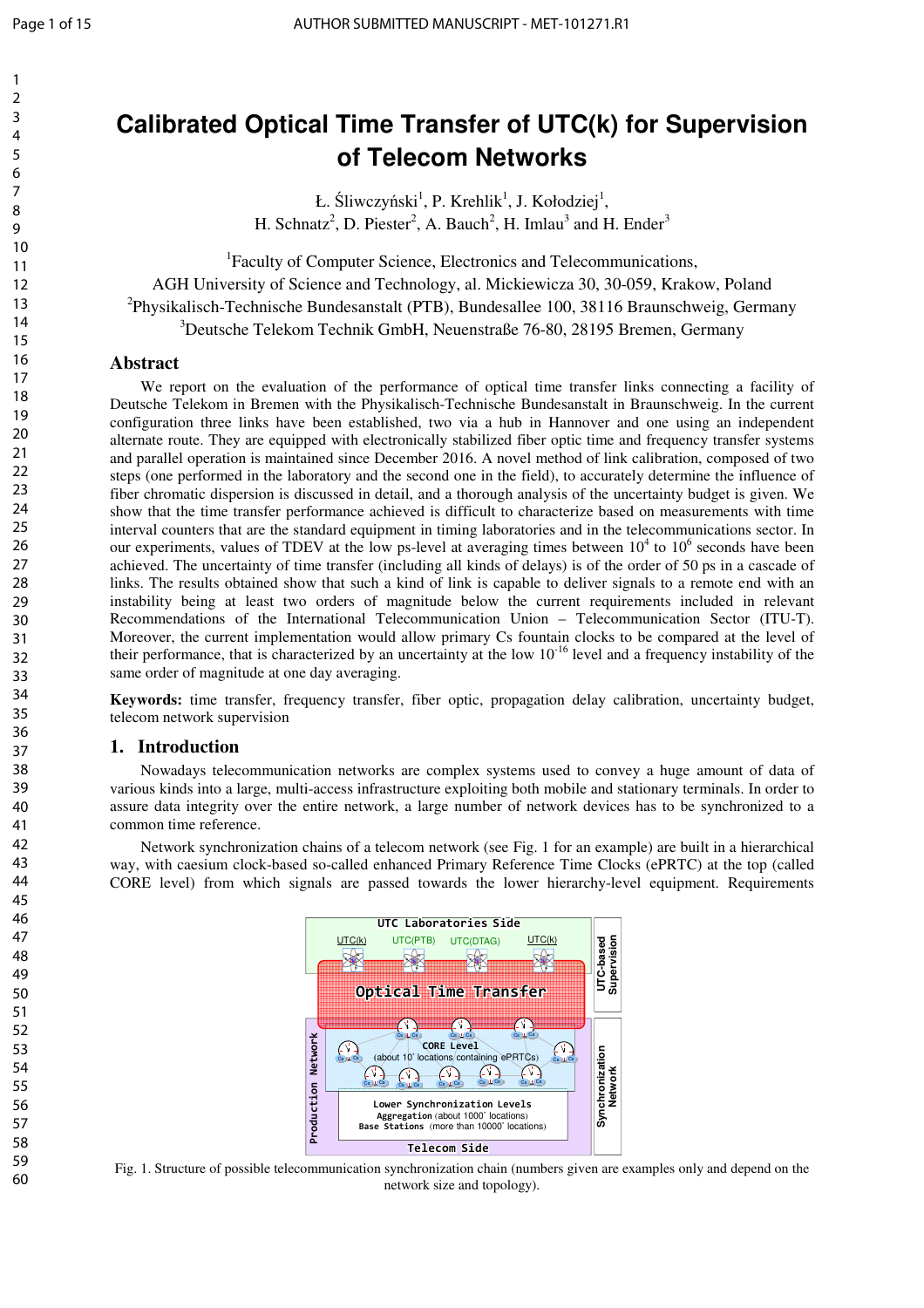concerning accuracy and stability of the synchronization chain levels are standardized in Recommendations issued by the International Telecommunication Union – Telecommunication Sector (ITU-T).

For routine operation of a so-called production network, techniques based on synchronous Ethernet (SyncE) and precision time protocol with full timing support (PTP-FTS) as described in the G.826x and G827x series of ITU-T Recommendations [1-3] should be sufficient. In particular, Recommendations G.8272 and G.8272.1 state that the network time should be traceable to a recognized international standard (e.g. Coordinated Universal Time UTC). In Germany, Deutsche Telekom Technik GmbH operates its timing center in Frankfurt/Main (DE) where a local realization of UTC, named UTC(DTAG), is maintained, and obtains traceability to UTC through the BIPM Circular T as many National Metrology Institutes (NMI).

The other option, often exploited in the telecom world, is to seek traceability by receiving signals from a global navigation satellite system (GNSS). Today the US Global Positioning System (GPS) is widely used in combination with Galileo and/or Glonass for this purpose. In this case, the question of traceability to UTC remains under debate [4-5]. Maybe even more important seems the fact that jamming/spoofing of satellite signals remains a continuous threat that is out of control of a telecom operator [6].

The requirements concerning the accuracy and stability of the synchronization chain levels are under continuous evolution in ITU-T Study Group 15, in view of the future needs for more accurate and more robust network synchronization. The nearest future  $5<sup>th</sup>$  generation (5G) mobile telecom standard that is about to be rolled-out will use many specific techniques to increase the network throughput or spectral efficiency of radio interfaces. These include e.g. time domain duplex (TDD) operation, enhanced inter-cell interference cancellation (eICIC) functions, future new mobile location-based services including accurate geo-positioning for emergency calls, single-frequency network-based multi- and broadcast applications (MBSFN), and ultra-reliable low latency communication (URLLC). For their proper operation both frequency syntonization and time synchronization within a network become critical and the network operators must be prepared to support these technologies and operate them reliably. While 4G mobile technology has required a network synchronization better than 1.5 µs for all base stations at the air interface, 5G technology will require a level of synchronization by a factor of 10 more accurate. This is especially important for a service like URLLC.

The continuously growing requirements concerning synchronization of telecom networks spurred the idea to extend the standard synchronization topology by adding one more level to the usual hierarchy that would be responsible for supervision of critical synchronization network nodes. This would allow a network operator to continuously monitor the performance of ePRTCs independent of the network operations, as well as to detect and react on possible synchronization malfunction, increasing this way the reliability of the entire network. The time/frequency (T/F) technology used at this supervision level should necessarily outperform GNSS-based techniques. That naturally suggested consideration of optical fiber-based methods that have been extensively developed recently and exploited in numerous experiments, involving clock comparisons and frequency dissemination in both the optical [7-10] and the radio frequency (RF) domain [11-17]. Dedicated methods have been proposed allowing dissemination of time markers to remote users [18-22], but the same technology would allow accurate comparisons of clocks at two sites to be made.

The Physikalisch-Technische Bundesanstalt (PTB), Deutsche Telekom Technik GmbH, and AGH University of Science and Technology have collaborated in the field of synchronization of telecom networks by running jointly a series of proof of concept (PoC) experiments [26]. This paper is aimed to describe the most recent optical time transfer (OTT) installation (Section 2) and to report on its performance in the period between 2016 and 2018. Focus is laid on the aspect of ensuring time accuracy between the reference provided at the local terminal and the output at the remote terminal. The generic term "link calibration" is used for the several steps of measuring or calculating the propagation delays involved. We present here a novel method of determining the asymmetry of signal propagation through the fiber caused by chromatic dispersion, which, when compared to the method that had been described in our previous paper [27], is able to consider the effects related to lasers frequency chirping, and does not require the knowledge about the wavelengths difference of the lasers involved. This novel method will be detailed in Section 3, together with the corresponding uncertainty budget. In Section 4 we will present the results of two calibration campaigns that validates the proposed calibration procedure, whereas the transfer stability (including results of a 150 days long-term measurement campaign) will be discussed in Section 5.

## **2. Description of OTT infrastructureand equipment involved**

To assess the benefits and advantages of OTT for the needs of a telecom operator, starting from July 2015, a number of PoC links have been established over the dark fibers owned by Deutsche Telekom Technik GmbH. After successful initial experiments related mainly to the long-term transfer reliability and stability through the plenitude of patched dark fibers of quite different production and roll-out times[26], the infrastructure has been upgraded in December 2016. As of today, five independent delay-stabilized T/F links (denoted using roman numbers from I to V and illustrated in Fig. 2) are operated, connecting PTB in Braunschweig (where UTC(PTB)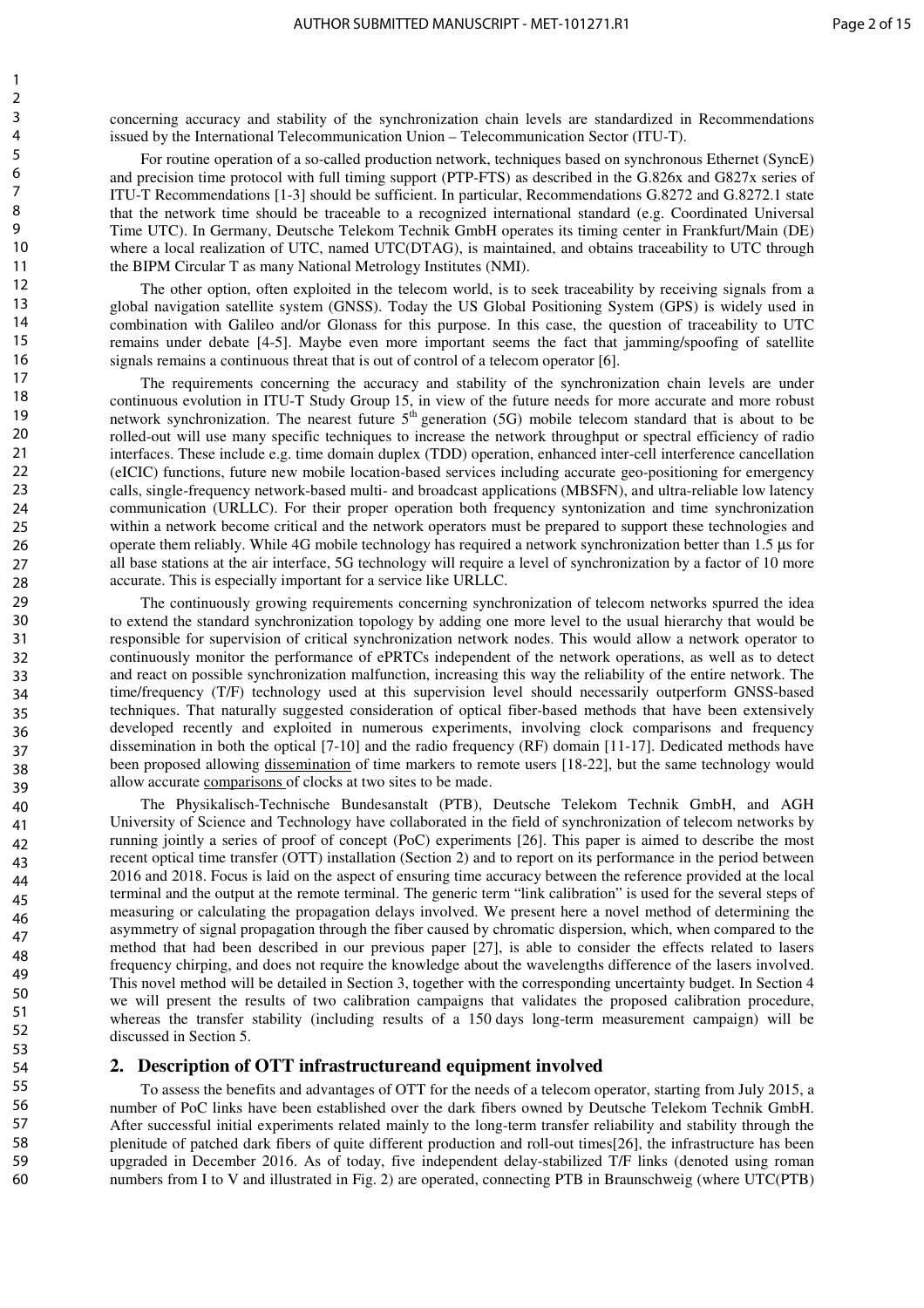

Fig. 2. Current PoC OTT links: geographical localization (a) and logical connections (b).

is maintained) with telecom facilities in Hannover and Bremen. In Hannover, a T/F hub has been created. Signals arriving from PTB via link I are transmitted to Bremen via link II, signals from Bremen (via III) are routed back to PTB (via IV). From this hub the signals will in near future be routed to the Frankfurt facilities and at a later stage also to the Berlin facilities of Deutsche Telekom Technik GmbH. One immediate objective is to establish the OTT-based comparison between UTC(PTB) and UTC(DTAG), which is maintained in Frankfurt/Main. The link V includes additional amplifiers in Peine, between Braunschweig and Hannover, and it is routed through a separate Telekom facility in Hannover.

Each individual link is equipped with the ELSTAB fiber optic time (1 PPS) and frequency (10 MHz) transfer system with active fiber delay stabilization [22-23], and a number of single-path bi-directional optical amplifiers (SPBA) used to compensate for the fiber losses [24]. ELSTAB technology uses an intensitymodulated light that conveys T/F signals between the local and remote modules in both directions over the same optical fiber. Thanks to the symmetry of the propagation conditions and exploiting a feedback loop, the delay of both transmitted 1 PPS and 10 MHz signals can be stabilized at the output of the remote module. The specially designed matched electronic delay lines, manufactured as an application specific integrated circuit (ASIC), work as an active stabilization element with the range of delay change adequate for links up to about 100 km long [22]. In combination with additional optically switched delay banks this distance can be extended up to 1000 km [23]. The wavelengths of the lasers used to send lights in the counter propagating directions are stabilized against an external Fabry-Perot etalon and separated by an offset of 100 GHz to avoid limitations caused by Rayleigh backscattering[24]. **Example 1997**<br> **Example 1997**<br> **Example 1997**<br> **Example 1997**<br> **Example 1997**<br> **Example 1997**<br> **Example 1997**<br> **Example 1997**<br> **Example 1997**<br> **Example 1997**<br> **Example 1997**<br> **Example 1997**<br> **Example 1997**<br> **Example 1997** 

The currently operated PoC OTT links provide the unique opportunity of performing extensive experimental tests and verifications thanks to the redundant topology. These activities included validation of our calibration procedures and the evaluation of the stability of the signals delivered to Bremen over two physically different fiber routes (links I+II and link V, respectively, see Fig. 2b).

# **3. Link calibration**

To fully calibrate all described PoC OTT links it is necessary to calibrate each individual connection and consider the propagation delays caused by the connection between links  $V + III$  in Bremen and links  $I + II$  and III +IV in Hannover.

A simplified timing model illustrating the propagation of a1 PPS signal across one individual connection is shown in Fig. 3, where this link is considered as part of an installation transferring UTC(k) (left) to a remote user (right). The delay is stabilized between the reference point in the local module (1 PPS<sub>REF</sub>) and the internal output point of the remote module marked with  $\circledR$ . The PPS advancing block allows coarse (with 10 ns resolution)



Fig. 3. Simplified timing model used for calibration of an individual link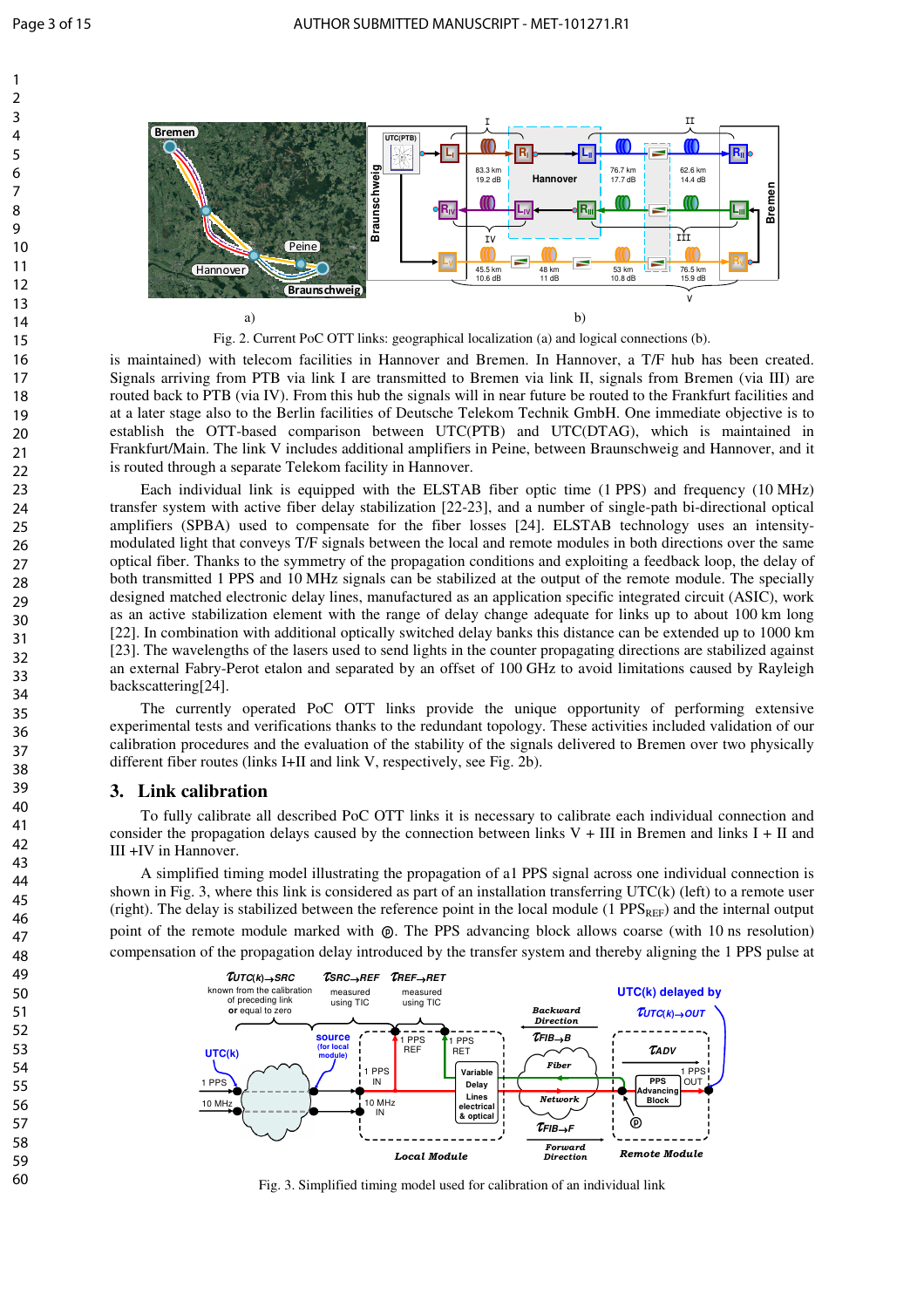1

the output of the remote module (1 PPS $_{\text{OUT}}$ ) to UTC(k) [28].

The propagation delay  $\tau_{REF\to OUT}$  between the reference point (1 PPS<sub>REF</sub>) of a local module and the output 1 PPS $_{\text{OUT}}$  of the remote module of the link can be expressed as:

$$
\tau_{REF \to OUT} = \left(\tau_{REF \to RET} + \Delta \tau_{F \to B} + \tau_C\right)/2 - \tau_{ADV} \,,\tag{1}
$$

where  $\tau_{REF\to RET}$  is the round-trip delay between the 1 PPS<sub>REF</sub> and 1 PPS<sub>RET</sub> outputs of the local module. It is measured using a time interval counter (TIC) or equivalent instrument.  $\tau_{ADV}$  represents an additional 1 PPS delay (positive or negative) set by the user. The remaining terms characterize the propagation delay asymmetry between the forward and backward directions:  $\tau_c$  is a hardware-specific calibration value (which needs to be determined separately for each pair of local and remote modules during their manufacturing) whereas  $\Delta \tau_{F \leftrightarrow B}$  is the correction factor related to the asymmetry of the optical fiber path.  $\Delta \tau_{F \leftrightarrow B}$  can be further decomposed into a few terms:

$$
\Delta \tau_{F \leftrightarrow B} = \tau_{\Delta \lambda} + \tau_{\rm S} + \tau_{\rm B} \,, \tag{2}
$$

where  $\tau_s$  and  $\tau_B$  are related to the Sagnac effect and to the fiber polarization mode dispersion (PMD), respectively. The term  $\tau_{\Delta \lambda}$  results from the intentional detuning  $\Delta \lambda_{F \leftrightarrow B} = \lambda_F - \lambda_B$  of the wavelengths of the two lasers in the local and remote modules (denoted as  $\lambda_F$  and  $\lambda_B$ , respectively) and the fiber chromatic dispersion:

$$
\tau_{\Delta \lambda} = D_T \cdot \Delta \lambda_{F \leftrightarrow B} \,, \tag{3}
$$

where  $D_r = D \cdot L$  is the total dispersion accumulated over the fiber of length *L*, and *D* is the fiber chromatic dispersion coefficient. In principle,  $\tau_{\Delta\lambda}$  can be obtained directly from equation (3). This, however, requires accurate knowledge about the laser wavelength difference and about the accumulated chromatic dispersion at the specific wavelength of transfer system operation. Instead it is more adequate to measure  $\tau_{\Delta\lambda}$  during link installation in situ. The method developed for this purpose and implemented in ELSTAB system is based on varying the wavelength of the laser in the local module [29].

# **3.1 Determining**  $\tau_{\Delta\lambda}$

The utilized method is based on a two-step procedure. In the first step, an initial pre-calibration of the link is performed in the laboratory using a test fiber link. Assuming that the laser in the local module changes its wavelength by  $\Delta \lambda_{FM\odot}$  around its nominal value  $\lambda_F$  (see Fig. 4) and that the delay compensating circuitry is deactivated, one will observe an associated change of the delay between 1 PPS<sub>RET</sub> and 1 PPS<sub>REF</sub> outputs of  $\tau_{M,0}$ , where  $\odot$  has been used to denote the first calibration step performed in the laboratory. Using this result, a value of  $\tau'_{\Delta\lambda\odot}$  can be determined indirectly (thus marked with *I* in the superscript):

$$
\tau_{\Delta\lambda\odot}^{I} = \tau_{M\odot} \frac{\Delta\lambda_{F \leftrightarrow B\odot}}{\Delta\lambda_{F\omega\odot}} \cdot S_{\odot} , \qquad (4)
$$

where  $S_{\odot}$  is a correction factor that accounts for a slight dependence of the fiber chromatic dispersion on the wavelength (called dispersion slope).

For this value to be perfectly correct one would need to know the exact values of  $\Delta \lambda_{F \to B}$  and  $\Delta \lambda_{F M \odot}$ . This requirement, however, may be removed because both local and remote modules are collocated during this step and one is able to determine  $\tau_{\Delta\lambda\odot}^R$ , i.e. the required (thus marked with *R* in the superscript) value that will satisfy equation (2) for the specific values used in this calibration step, by measuring directly the delays



Fig. 4. An illustration of the principle of determining  $\tau_{\Delta\lambda}$ : assuming that the stabilizing loop is de-activated the change of the forward laser wavelength of  $\Delta \lambda_{FM}$  results in corresponding change of  $\tau_{REF\to RET}$  equal to  $\tau_M$ .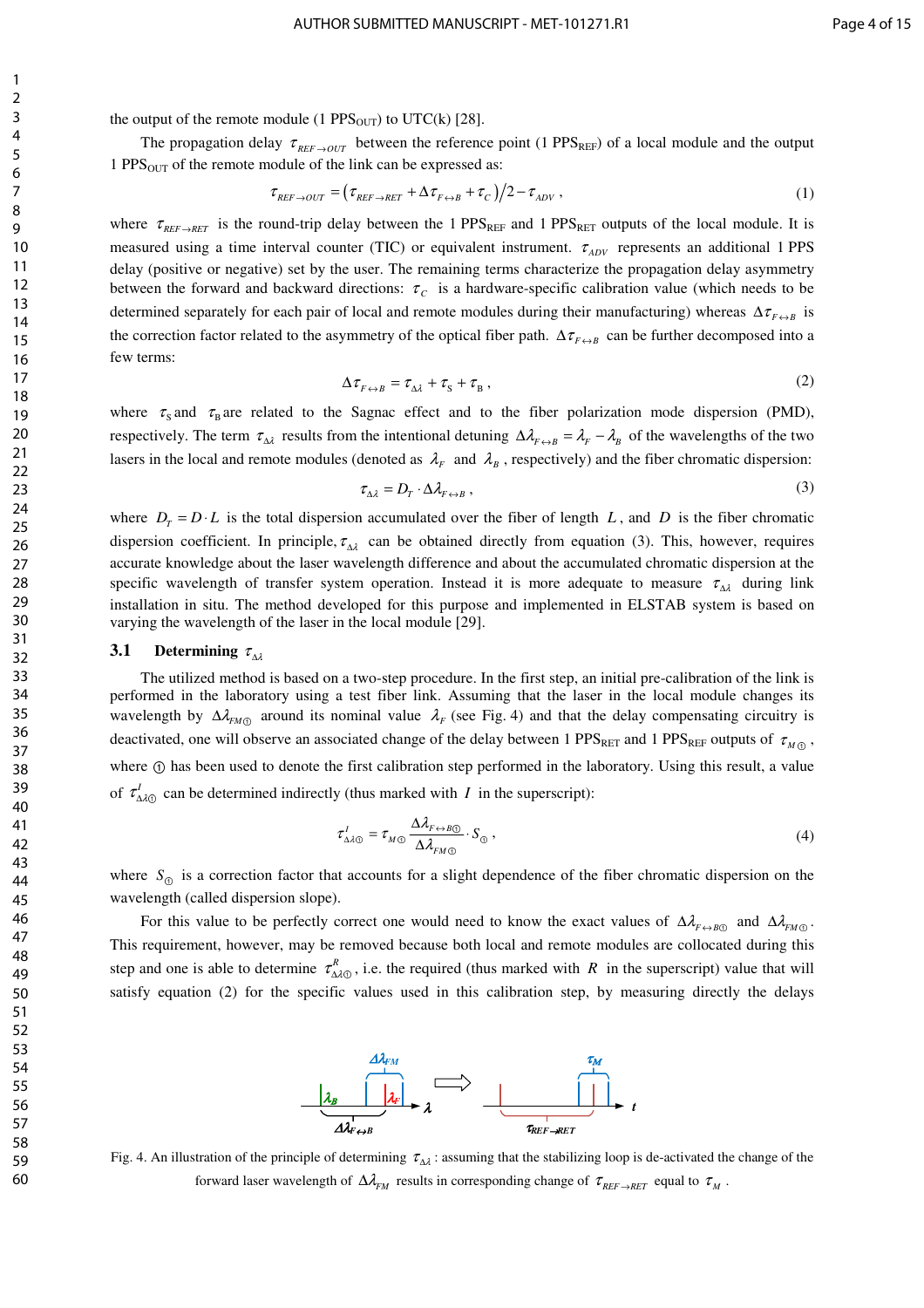$\tau_{REF\rightarrow OUT\odot}$  and  $\tau_{REF\rightarrow RET\odot}$ :

$$
\tau_{\Delta\lambda\mathbb{O}}^R = 2\tau_{REF \to OUT\mathbb{O}} - \tau_{REF \to RET\mathbb{O}} - \tau_{C\mathbb{O}}\,,\tag{5}
$$

Prior to performing these measurements, the delay stabilization has to be activated again. Using (4) and (5), a correction factor  $\Gamma$  can be determined as a result of the first step of measuring  $\tau_{\Delta\lambda}$ :

$$
\Gamma = \frac{\tau_{\Delta \lambda \odot}^R}{\tau_{\Delta \lambda \odot}^I} \,. \tag{6}
$$

The second step is performed during the installation of the transfer system connected by the target fiber, where the local and remote modules are placed in different locations. To determine the asymmetry of this particular fiber connection (the length of which will be usually different from the length of the fiber used in the first step in the laboratory), the procedure of varying the wavelength of the laser in the local module has to be repeated. Based on equations (4) and (6), its result can be stated as:

$$
\tau_{\Delta\lambda\otimes}^{I} = \Gamma \,\tau_{M\otimes} \, \frac{\Delta\lambda_{F \leftrightarrow B\otimes}}{\Delta\lambda_{F\mu\otimes}} \, S_{\otimes} \,, \tag{7}
$$

where the symbol  $\oslash$  denotes that the values used come from the second step of determining  $\tau_{\Delta\lambda}$ .

Combining equations (4), (6) and (7) we finally achieve the equation:

$$
\tau_{\Delta\lambda\otimes}^{I} = \tau_{\Delta\lambda\otimes}^{R} \cdot \frac{\Delta\lambda_{F \leftrightarrow B\otimes}}{\Delta\lambda_{F \leftrightarrow B\otimes}} \cdot \frac{\Delta\lambda_{F\otimes}}{\Delta\lambda_{F\otimes}} \cdot \frac{S_{\otimes}}{S_{\otimes}} \cdot \frac{\tau_{M\otimes}}{\tau_{M\otimes}},
$$
\n(8)

that allows determining the forward-backward asymmetry due to detuning of the lasers in the local and remote modules and chromatic dispersion of the fiber. Ideally, the equalities  $\Delta \lambda_{F \leftrightarrow B}$  =  $\Delta \lambda_{F \leftrightarrow B}$  and  $\Delta \lambda_{F \wedge B} = \Delta \lambda_{F \wedge B}$ will hold so that  $\tau_{\Delta l\otimes}^l$  will not depend on these particular values as they cancel in equation (8). This form of

equation, however, will be useful to estimate the uncertainty of the time transfer calibration that will be explained in Section 3.3.

Yet another reason justifying the use the correction factor  $\Gamma$  is the fact that the laser pulses (which are used by ELSTAB to convey T/F information [22]) traveling along a dispersive fiber undergo distortions that depend on the characteristics of the laser, especially on its wavelength chirping. We observed that this could introduce some small asymmetry between the forward and backward directions because laser parameters are usually slightly different. Thanks to the laboratory pre-calibration in step ① this asymmetry can be taken into account.

#### **3.2 Calibration of cascaded links**

In case of cascaded links, equation (1) has to be extended to reflect the total delay from the UTC reference point to the output of a particular link (see Fig. 3). One of these delays, designated as  $\tau_{SRC \to REF}$ , represents the propagation of the signal from its local source for the particular link, whereas the second one  $\tau_{\text{UTC}(k) \rightarrow \text{SRC}}$ represents the delay between the UTC(k) reference point and the local source. For the first link in the cascade, the local source is equivalent to the UTC(k) reference point, so  $\tau_{\text{UTC}(k) \to \text{SRC}} = 0$ . For the next link in the cascade

 $\tau_{\text{UTC}(k) \rightarrow \text{SRC}}$  is determined based on the calibration of the preceding link. With the two additional delays the complete form of equation showing the total delay is thus:

$$
\tau_{\text{UTC}(k) \to 0\text{UT}\odot} = \tau_{\text{UTC}(k) \to \text{SRC}\odot} + \tau_{\text{SRC} \to \text{REF}\odot} + \left[\tau_{\text{REF} \to \text{RET}\odot} + \Delta\tau_{\text{F} \leftrightarrow \text{B}\odot} + \tau_{\text{CO}}\right]/2 - \tau_{\text{ADV}\odot} \,. \tag{9}
$$

Going back to Fig. 2 that shows the entire PoC OTT links involved, it becomes obvious that performing their full calibration is quite a complex and time-consuming process that had to be performed in a targeted order. Calibration of each individual link requires accessing its local terminal, so starting from Braunschweig links I and V were calibrated. In the next step, link II was calibrated while working in Hannover. To set the value of  $\tau_{ADV}$  for link IV, however, it was necessary to know the delay of the link III first, which could be determined only while working in Bremen. The value of  $\tau_{ADV}$  was determined only after having made all necessary calibration measurements in Bremen. It was set remotely at a convenient time.

#### **3.3 Calibration uncertainty**

When analyzing the uncertainty of time transfer in the PoC OTT links, it is necessary to consider the propagation of uncertainties of individual links in cascaded operation. In addition, due to the specific method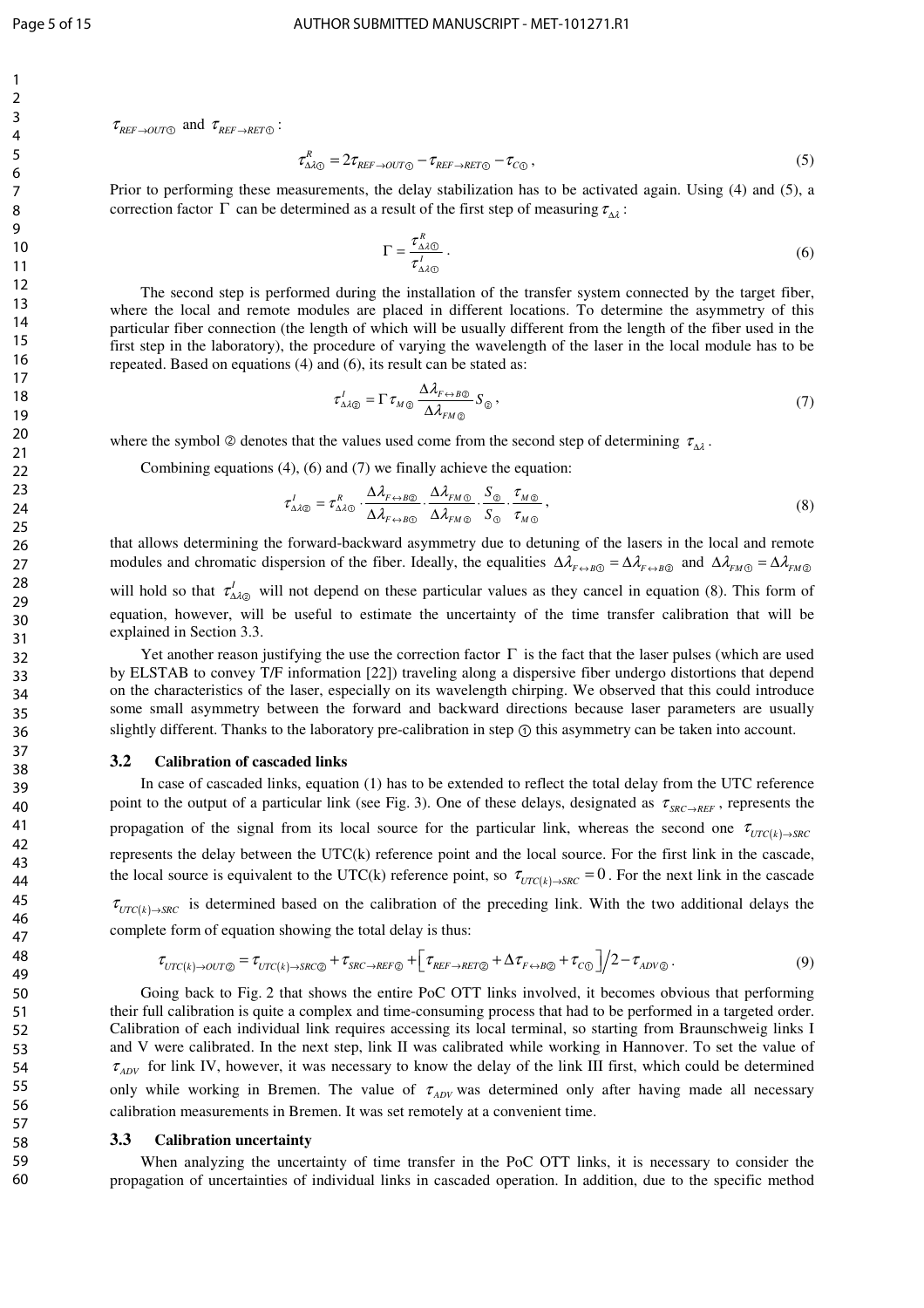used to determine  $\tau_{\Delta\lambda\otimes}^I$  described in Section 3.1, the two steps of calibration (step  $\otimes$  in the laboratory and step Ђ during installing the link over the target fiber), which are typically separated in time, makes the entire procedure sensitive to the long-term instability of the wavelengths of the lasers.

Equations (1), (2), (8) and (9) reveal that the uncertainty of time transfer depends on many factors, however the most important ones are related to the uncertainty of time interval measurement, the uncertainty of determining  $\tau_{ADV\odot}$ ,  $\tau_{\Delta\lambda\odot}^R$ , and the potential instability of the wavelengths of the lasers in the local and remote modules. In addition, some difference of temperatures can be anticipated between steps  $\mathcal D$  and  $\mathcal Q$ .

The measurements of time intervals are usually done using a differential method to avoid systematic errors of the equipment used. We used high-speed digital oscilloscopes (Agilent DSO81004A and DSO81004B in the 2016 and 2017 campaigns, respectively) and its histogram analysis option to make most of time interval measurements. Only a few measurements in PTB during the 2016 campaign were made using a Stanford Research SR620 TIC.

In our method the time interval is estimated as a mean value of the histogram that reduces the random component of the measurement uncertainty (jitter) with the square root of the number of waveforms used to assemble the histogram. Usually we use at least 20 waveforms for this purpose that makes the type A uncertainty less than 1 ps (one-shot noise is  $\sim$ 3 ps). So, it is negligible compared to the type B uncertainty of time interval measurements using the oscilloscope, resulting mainly from the inaccuracy of its time base. To mitigate this we exploited a special setup, where the oscilloscope is used only to measure the residual part of time interval, limited to less than 10 µs. In this setup, a highly-accurate 10 MHz signal (see details in Section 4) was used to generate 1 PPS pulses that are then delayed by a specific number of 10 MHz periods using a high-speed digital circuitry. This delay gives the information about the main part of the measured time interval. Based on the specifications of the oscilloscope, we estimated the standard uncertainty of such differential measurements to be in the range from 3.5 ps to 7 ps, depending on the time interval measured. In further analysis we used conservatively  $u(\tau) = 7$  ps for any measurement performed using an oscilloscope.

The uncertainty of  $\tau_{ADV\odot}$  includes some random component (type A) and nonlinearity (type B), both dependent to some extent on the value of the advance set. Laboratory measurements showed that the root-meansquare (RMS) of the jitter does not exceed 3 ps, whereas the nonlinearity is within the interval of  $\pm 1.5$  ps [28]. The method described in the above paragraph allows once again to neglect the random uncertainty component – in further calculations we used a conservative value of  $u(\tau_{ADV\Omega}) \approx 2 \text{ ps}$ .

The uncertainty that can be attributed to  $\tau_{\Delta\lambda\odot}^R$  results from equation (5). This includes two contributions, related to the measurements of time interval and the uncertainty related to determining the hardware calibration constant  $\tau_{\rm c0}$ . This latter one reflects mainly the mismatch of the two delay lines used in the ELSTAB local module to stabilize the propagation delay. The mismatch value is characterized separately for each particular chip before its installation inside the ELSTAB system. Based on measurements done on several of such chips, the standard uncertainty  $u(\tau_{C_0})$  can be estimated as about 6.5 ps. This value is a bit smaller than used previously [27] because of various improvements of the ASIC's design.

Thanks to the laboratory calibration during step ①,the particular values of  $\Delta \lambda_{F \leftrightarrow B}$  and  $\Delta \lambda_{F \land B}$  appear in calibration formulas only as ratios. Any change of these values between steps ① and ②, however, will affect the uncertainty of determining  $\tau_{\Delta\lambda\otimes}^l$  as one can assume that in general  $\Delta\lambda_\otimes = \Delta\lambda_\otimes + \varepsilon$ , where  $\varepsilon$  is the wavelength change. In ELSTAB we use external Fabry-Perot etalons to stabilize the lasers' wavelengths. Based on our experience with the design of the wavelength stabilization circuits with such etalons and of performed laboratory measurements, we can estimate the peak-to-peak fluctuations of laser wavelengths as about  $\pm 2$  pm, that corresponds to a standard uncertainty  $u(\Delta \lambda) \approx 1.2$  pm assuming uniform distribution.

After having performed step ② of calibration, the link starts its regular operation where the propagation delay of the individual link might undergo some small variations due to a residual change of the fiber chromatic dispersion and long-term instability of lasers wavelengths. These effects can be included in the uncertainty analysis by writing  $\tau_{\Delta \lambda}^I$  as:

$$
\tau_{\Delta\lambda\otimes}^I = D_{T\otimes} \cdot \Delta \lambda_{F \leftrightarrow B\otimes} \,, \tag{10}
$$

where ③ denotes the operation period after link calibration. In addition, a thermal coefficient related to the local and remote modules can be included.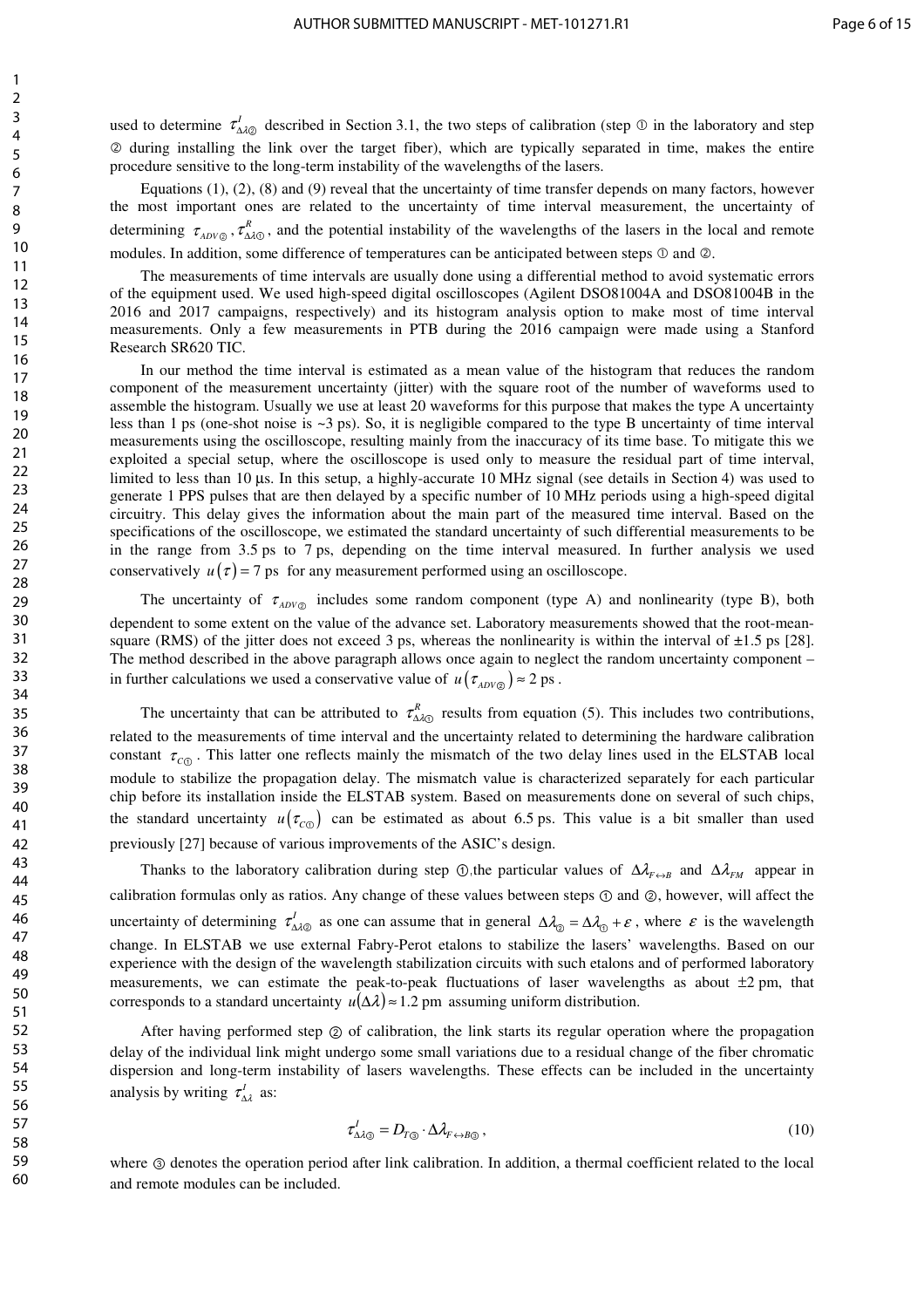# **3.4 Uncertainty budget**

To gain a deeper insight into the influence of various factors affecting the calibration of the link, an uncertainty budget has been drawn up as Tab. 1. It is constructed based generally on equation (9), with details given by equations (2), (8) and (10). The uncertainty term related to  $\tau_{UTC \to SRC}$  is excluded from further discussion, as it is an external additive factor that comes from the preceding stage in the case of cascaded links.

The results listed in Tab. 1 show that for short links (50 km to 100 km) the uncertainty of  $\Delta \tau_{F \leftrightarrow RQ}$  (rows 1 to 7) is dominated by the uncertainty related to measurement of the time interval  $\tau_{MQ}$  (row 3) that is constant

| N <sub>2</sub> | uncertainty                                                    | sensitivity coefficients                                                 |                                                                                                                                                                                                               |                                                                                                                                                                                                                 | standard                                    | uncertainty contribution |            |
|----------------|----------------------------------------------------------------|--------------------------------------------------------------------------|---------------------------------------------------------------------------------------------------------------------------------------------------------------------------------------------------------------|-----------------------------------------------------------------------------------------------------------------------------------------------------------------------------------------------------------------|---------------------------------------------|--------------------------|------------|
|                | source                                                         |                                                                          | exact form                                                                                                                                                                                                    | expanded form                                                                                                                                                                                                   | uncertainty                                 | for 50 km                | for 500 km |
| $\mathbf{1}$   | $\tau_{\Delta\lambda\odot}^{_R}$                               | $0.5\times$                                                              | $\tau_{_M\oslash}$<br>$\tau_{_M\odot}$                                                                                                                                                                        | $D_{\textcircled{\tiny 2}}L_{\textcircled{\tiny 2}}$<br>$D_\odot L_\odot$                                                                                                                                       | 16.8 ps                                     | 1.4 <sub>ps</sub>        | $14$ ps    |
| $\overline{2}$ | $\tau$ <sub>M</sub> $_{\odot}$                                 | $0.5\times$                                                              | $\frac{\tau_{_{\Delta\lambda\text{O}}}^{_R}\cdot\tau_{_{M\text{O}}}}{\left(\tau_{_{M\text{O}}}\right)^2}$                                                                                                     | $\frac{D_{\textcircled{\tiny 2}}L_{\textcircled{\tiny 3}}}{D_{\textcircled{\tiny 3}}L_{\textcircled{\tiny 3}}}\cdot\frac{\Delta\lambda_{\text{\tiny $F\leftrightarrow B$}}}{\Delta\lambda_{\text{\tiny $FM$}}}$ | 7 ps                                        | 1.6 <sub>ps</sub>        | 16 ps      |
| 3              | $\tau_{M\textcircled{\tiny 2}}$                                | $0.5\times$                                                              | $\tau^{\scriptscriptstyle {R}}_{\scriptscriptstyle \Delta\lambda\rm{\scriptscriptstyle (I)}}$<br>$\tau_{M\,\odot}$                                                                                            | $\Delta\lambda_{F\leftrightarrow B}$<br>$\Delta \lambda_{\scriptscriptstyle FM}$                                                                                                                                | 7 ps                                        | 9.3 ps                   |            |
| $\overline{4}$ | $\Delta\lambda_{\scriptscriptstyle F\leftrightarrow B\oslash}$ | $0.5\times$                                                              | $\tau^{\scriptscriptstyle R}_{\scriptscriptstyle \Delta\lambda\rm \scriptscriptstyle (0)}$<br>$\tau_{_M \underline{\odot}}$<br>$\Delta \lambda_{F\leftrightarrow B\textcircled{1}}$ $\tau_{M\textcircled{1}}$ | $L_{\odot}D_{\odot}$                                                                                                                                                                                            | 1.2 pm                                      | $0.5$ ps                 | 5 ps       |
| 5              | $\Delta\lambda_{\rm FM\oslash}$                                | $0.5\times$                                                              | $\frac{\tau_{\Delta\lambda\odot}^{\cal R}}{\sim}$ . $\frac{\tau_{_M\odot}}{\sim}$<br>$\overline{\Delta\lambda}_{\rm FM\odot}$ $\tau_{\rm M\odot}$                                                             | $L_{\text{\textcircled{\tiny \#}}} D_{\text{\textcircled{\tiny \#}}}\cdot \frac{\Delta \lambda_{{\scriptscriptstyle F}\leftrightarrow{\scriptscriptstyle B}}}{\Delta \lambda_{{\scriptscriptstyle F} M}}$       | $1.2 \text{ pm}$                            | $1.35$ ps                | $13.5$ ps  |
| 6              | $\tau_{\rm s}$                                                 | $0.5\times$                                                              | $4\omega A/c^2$                                                                                                                                                                                               |                                                                                                                                                                                                                 | $10^{-3} \cdot A_{E}$                       | $0.1$ ps                 | 1 ps       |
| 7              | $\tau_{\textrm{\tiny B}}$                                      | $0.5\times$                                                              | $\sqrt{L}$                                                                                                                                                                                                    |                                                                                                                                                                                                                 | $0.05$ ps/ $\sqrt{\text{km}}$               | $0.15$ ps                | $0.5$ ps   |
|                |                                                                |                                                                          |                                                                                                                                                                                                               |                                                                                                                                                                                                                 | uncertainty contribution of rows $1 - 7$ :  | 9.5 ps                   | 27 ps      |
| 8              | $\tau_{\scriptscriptstyle{REF\rightarrow RET@}}$               | 0.5                                                                      |                                                                                                                                                                                                               |                                                                                                                                                                                                                 | 7 ps                                        | 3.5 ps                   |            |
| 9              | $\tau_{c\odot}$                                                | 0.5                                                                      |                                                                                                                                                                                                               |                                                                                                                                                                                                                 | 6.5 ps                                      | 3.25 ps                  |            |
| 10             | $\tau_{\scriptscriptstyle SRC \to REF\mathcal{D}}$             | $\mathbf{1}$                                                             |                                                                                                                                                                                                               |                                                                                                                                                                                                                 | 7 ps                                        | 7 ps                     |            |
| 11             | $\tau_{\scriptscriptstyle ADV\mathbin{\mathbb Q}}$             | $\mathbf{1}$                                                             |                                                                                                                                                                                                               |                                                                                                                                                                                                                 | 2 ps                                        | 2 <sub>ps</sub>          |            |
| 12             | $d\tau/dT$                                                     | $\mathbf{1}$                                                             |                                                                                                                                                                                                               |                                                                                                                                                                                                                 | 10 ps/ $\sqrt{12}$                          | 3.5 ps                   |            |
|                |                                                                |                                                                          |                                                                                                                                                                                                               | 9.4 ps                                                                                                                                                                                                          |                                             |                          |            |
|                |                                                                |                                                                          |                                                                                                                                                                                                               |                                                                                                                                                                                                                 | uncertainty contribution of rows $1 - 12$ : | 13.4 ps                  | 28.6 ps    |
| 13             | $\Delta\lambda_{F\leftrightarrow B\textcircled{3}}$            | $0.5^{\times}$                                                           | $L_{\odot} \cdot D$                                                                                                                                                                                           |                                                                                                                                                                                                                 | $1.2$ pm                                    | $0.5$ ps                 | 5 ps       |
| 14             | $\partial D/\partial T$                                        | $0.5^{\times}$                                                           | $L_{\odot} \cdot \Delta T \cdot \Delta \lambda_{F \leftrightarrow B\odot}$                                                                                                                                    |                                                                                                                                                                                                                 | 1.2 $fs/(nm \cdot km \cdot K)^{-1}$         | $0.6$ ps                 | 6 ps       |
|                |                                                                | uncertainty contribution of rows 13 - 14:<br>0.8 <sub>ps</sub><br>7.8 ps |                                                                                                                                                                                                               |                                                                                                                                                                                                                 |                                             |                          |            |
|                |                                                                | total uncertainty (rows $1 - 14$ ):                                      |                                                                                                                                                                                                               |                                                                                                                                                                                                                 |                                             | 13.4 ps                  | 29.6 ps    |

**Table. 1. Uncertainty budget for the calibration of time transfer fiber link.** 

Comments to lines in the table:

Length of calibration fiber  $L_0$ =300 km assumed.

Nominal values of  $\Delta \lambda_{F \leftrightarrow B} = 0.8$  nm and  $\Delta \lambda_{FM} = 0.3$  nm assumed.

3. In expanded form, various delays are scaled linearly with appropriate fibers lengths and the differences of lasers wavelength.

4. Both calibration and target fiber assumed to be G.652, with the chromatic dispersion coefficients equal to 17 ps/(nm⋅km).

To include PMD, a link design value (LDV) equal to 0.05 ps/ $\sqrt{k}$ m is assumed.

The fiber is assumed to follow the path along  $50<sup>th</sup>$  parallel of north latitude.  $A<sub>E</sub>$  is the area of the projection of the surface swept by a vector extending from the Earth center to the point in the fiber moving in the direction from West to East; ω is the angular speed of the Earth and *c* is the speed of light in vacuum.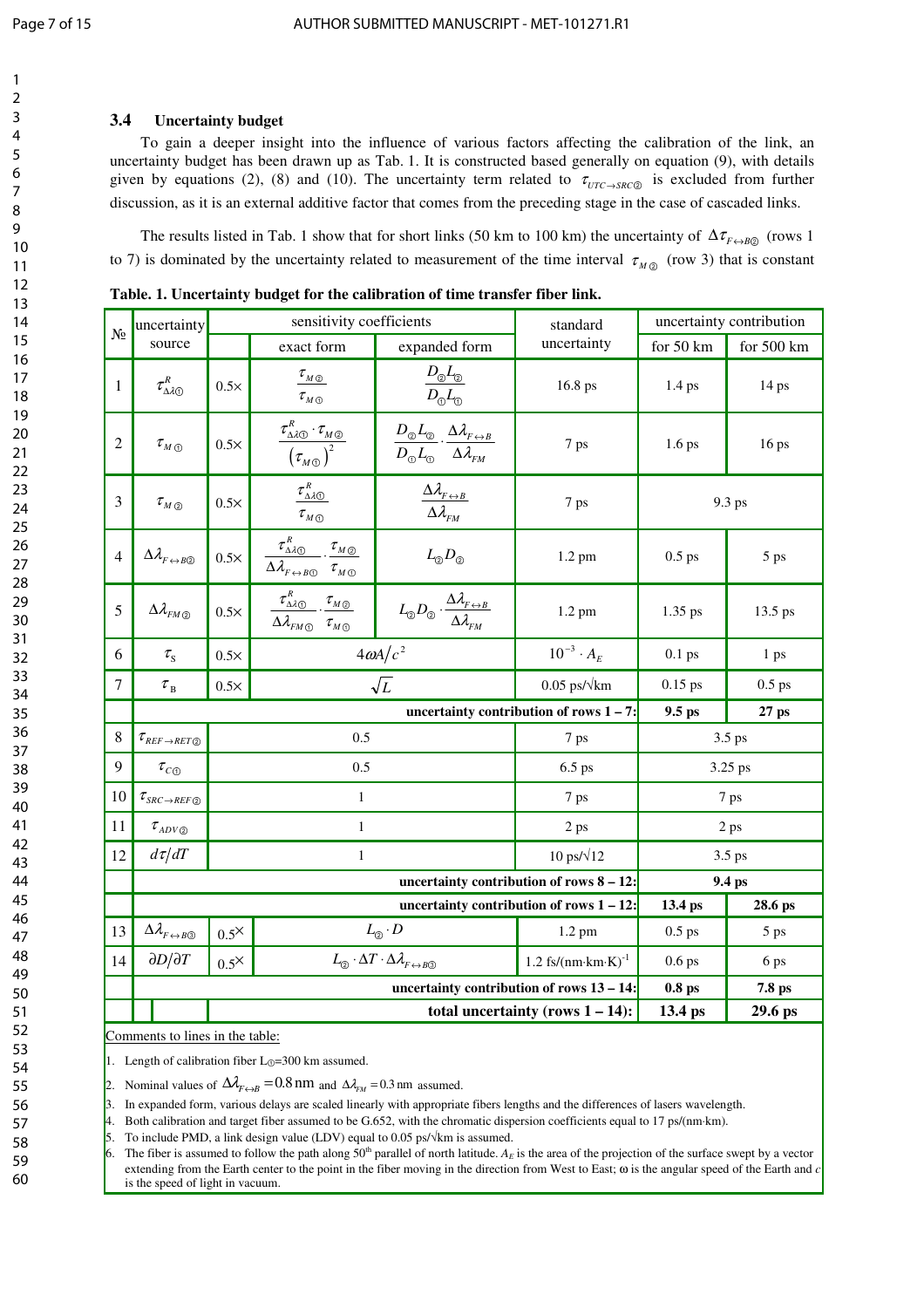

Fig. 5. Standard uncertainty of link calibration versus target fiber length under various conditions. The calibration fiber in all cases is G.652.

and does not scale with the fiber length. For long links, other components start to play a major role and they increase almost equally (rows 1, 2, and 5). The influence of  $u(\tau_{A\lambda\odot}^R)$  and  $u(\tau_{M\odot})$  can be reduced simply by increasing the length of the calibration fiber. It is thus generally recommended to use  $L_{\odot}$  of similar (or greater) length as the length of the fiber in the target installation. A reduction of  $u(\Delta \lambda_{FMQ})$  is rather difficult, as it would require substantial improvement of the lasers' stabilization circuitry. Increasing the value of Δλ<sub>*FM*</sub><sub>②</sub>, although theoretically possible, is difficult in practice because tuning of the wavelength of the laser must consider optical filters that are usually installed just before each optical receiver in ELSTAB to suppress the influence of Rayleigh backscattering. The effects related to Sagnac effect and fiber birefringence (rows 6 and 7, respectively) do not contribute substantially to the combined uncertainty. Entries in rows  $8 - 12$  collect various uncertainty contributions that are independent of the length of the link that create some noise floor that is significant for short links. Lines 13 and 14 of the table specify the increase of the uncertainty in the period after the link calibration. This contribution is rather small for short links but can become important for very long links.

In Fig. 5, the standard uncertainty of the calibration of time transfer for an individual link, obtained under different conditions (length of the calibration fiber and chromatic dispersion of target fiber), have been plotted. It is evident from these graphs that a very effective method to reduce the calibration uncertainty is to use a fiber with low chromatic dispersion (i.e. ITU-T G.655 instead of G.652) in the target installation. This can be deduced by analyzing Tab. 1 because contributions of  $u(\tau_{\Delta\lambda_{\mathbb{Q}}}^R)$ ,  $u(\tau_{M\odot})$ ,  $u(\Delta\lambda_{F\leftrightarrow B\odot})$  and  $u(\Delta\lambda_{F\land\mathbb{Q}})$  (rows 1, 2, 4 and 5, respectively) scale linearly with  $D_{\odot}$ . This approach is even better than increasing the length of the calibration fiber  $L_{\odot}$  that affects only the contributions of  $u\left(\tau_{\Delta\lambda\odot}^{R}\right)$  and  $u\left(\tau_{M\odot}\right)$ .

# **4. Calibration campaigns and results**

The calibration of the time transfer of the PoC OTT links was performed two times, during the calibration campaigns in December 2016 and December 2017, respectively. The first campaign was associated with the initial OTT installation, whereas the second one was necessary because of the change of the optical path between the Hannover hub and Bremen (caused by a bridge construction work) and in addition some changes that were applied in the distribution chain of 10 MHz and 1 PPS signals at PTB.

The results of both calibration campaigns are presented in Fig. 6, where the delay relative to UTC(PTB) at the output of each remote module is shown as value inside a rectangle, designated as  $UTC(PTB)$  vs.  $OUT<sub>x</sub>$ , where x runs from I to V. These values were obtained using the calibration procedure outlined in Section 3.1 and using the uncertainty estimation method from Section 3.3. To verify the results of the calibration, we took advantage of the fact that at each location the signals traceable to UTC(PTB) are available from two different sources, i.e. UTC(PTB) and output of link IV in Braunschweig, outputs of links I and III in Hannover and outputs of links II and V in Bremen. Because of that, we could perform direct measurements of the differences of 1 PPS signals and compare the results with the values predicted by the calibration. These results are also shown in Fig. 6, placed in the boxes above corresponding locations.

The measurement setup used in both campaigns was similar, however the source of the 10 MHz signal used to synchronize the delay generator (see Section 3.3) was changed. It was a double-oven OCXO (trimmed to UTC(PTB) a day before performing the measurements) in 2016, and a UTC(PTB) signal directly in 2017.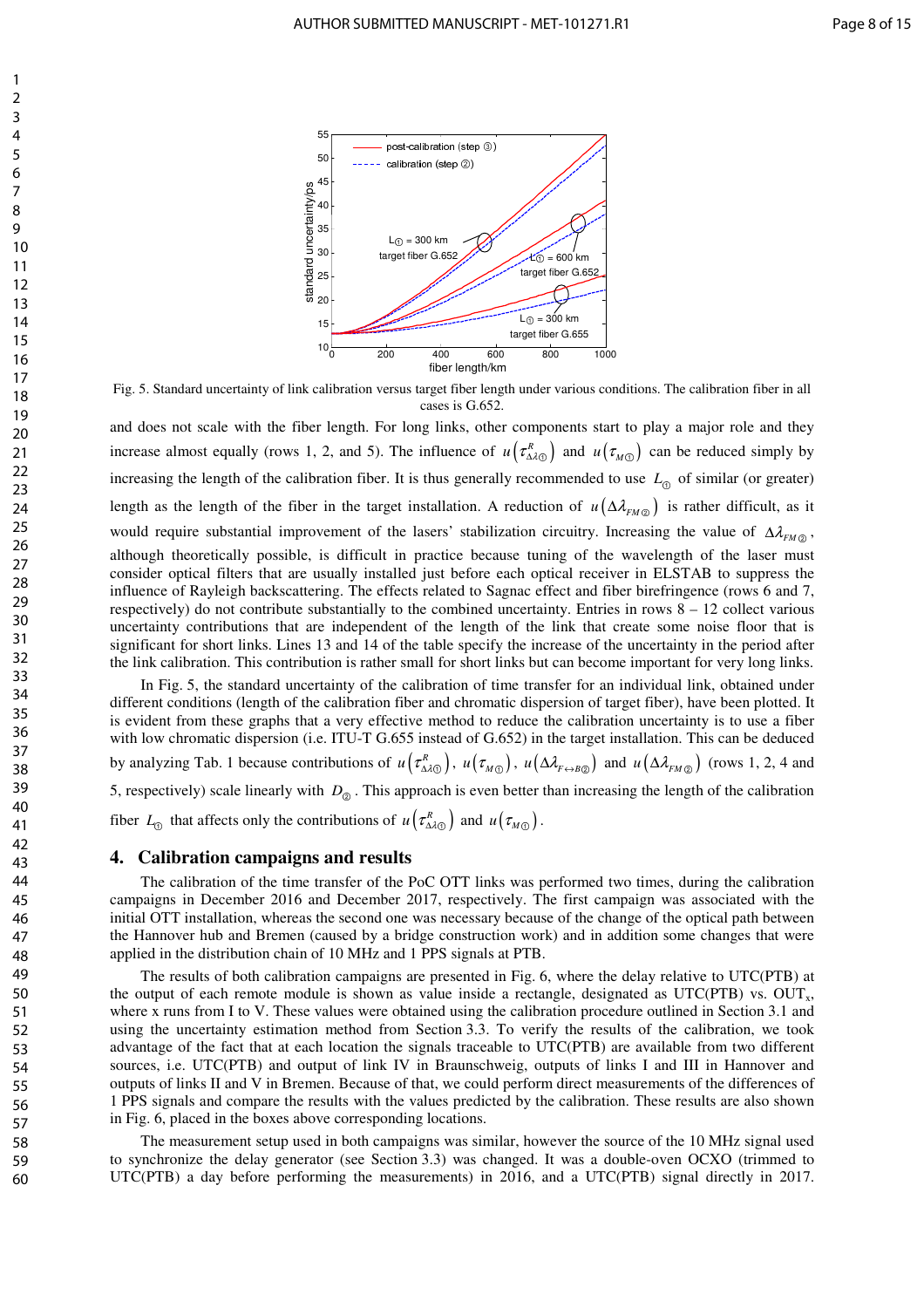



However, a residual difference between OCXO frequency and UTC(PTB) adds error when measuring with the oscilloscope long delays like  $\tau_{REF\rightarrow RET}$ . In addition, the measurements of  $\tau_{SRC\rightarrow REF}$  in links I and V, performed at PTB during the 2016 campaign used a Stanford Research SR620 TIC, which showed a larger uncertainty than assumed when making the uncertainty budget in Section 3.3. When elaborating the data from the 2016 campaign, we thus assumed a standard uncertainty  $u(\tau) = 30$  ps for SR620 measurements (that corresponds well to the  $\pm 50$  ps error included in the product datasheet) and increased the uncertainty associated with the measurement of long delays with the oscilloscope to 10 ps. These are the reasons for ascribing larger uncertainties to the calibration values at the output of the links in 2016. Fig. 6. Results of time transfer calibration and its verification. Expanded uncertainty is given as  $\pm 2\sigma$ , all quantities in ps.

These differences in the equipment used are probably also responsible for a generally worse agreement between the 1 PPS differences, predicted based on links calibration and obtained from measurements in the 2016 campaign (Fig. 6a). This is visible especially when determining UTC(PTB) vs. OUT<sub>IV</sub> at PTB and can be explained noting that the measurements performed in Hannover  $(OUT_I \text{ vs. } OUT_{III})$  and Bremen  $(OUT_{II} \text{ vs. } I_{III})$  $\text{OUT}_V$ ) are influenced by two SR620 measurements that introduce partially correlated systematic errors, which cancel when measuring the difference of two delays. However, only one such measurement is involved at PTB and no further cancellation of systematic errors can occur.

The results from 2017 calibration and verification campaign show very good consistency - the differences between calibration and measurement are well within the uncertainty bounds and do not exceed 16 ps. This is the result of performing all time interval measurements using the oscilloscope and using consequently UTC(PTB)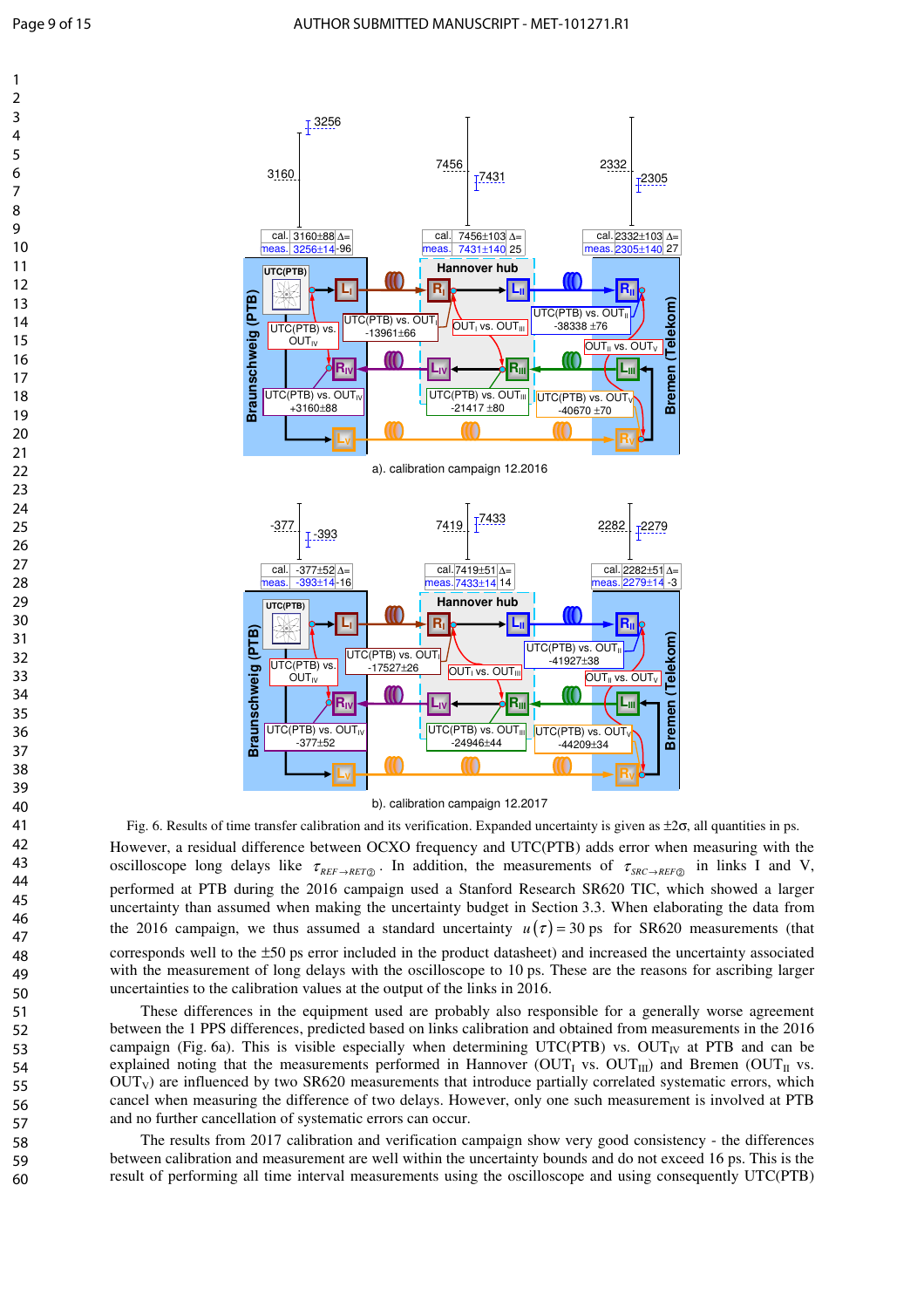

Fig. 7. Fluctuations of 1 PPS signals observed at the output of link IV measured for a period of 150 days (left plot) and expanded part showing correlation of phase fluctuations with temperature in Bremen (right plot). Red overlay is a moving average of 500 consecutive samples.

traceable 10 MHz signal for synchronization of our measurement setup. In this situation, we could probably even decrease the measurement uncertainty related to the time interval to a value below 7 ps.

# **5. Transfer stability**

The signals intended for use in the synchronization of telecom infrastructure need to fulfill the requirements concerning their stability, as specified in G.8272 ITU-T recommendations. Assessing the stability in a real link is in general difficult, because the signal at the remote end of the link cannot usually be referred to the input. This is only possible when the transfer link is built as a loop or when signals are delivered to the remote location via two parallel links. As both cases are present in the current OTT architecture we take the opportunity to give subsequently information about the stability of 1 PPS and 10 MHz signals.

### **5.1 Time transfer**

The stability of the time transfer was monitored by comparing the 1 PPS output of link IV with UTC(PTB) using a SR620 TIC. These data, affected by fluctuations of the propagation delay of three concatenated links, namely V (Braunschweig-Bremen), III (Bremen-Hannover) and IV (Hannover-Braunschweig) (see Fig. 2) are being collected continuously, starting from the launch of the PoC OTT links in December 2016. Results of a 150-days long period are presented in Fig. 7 (UTC(PTB) vs.  $OUT<sub>IV</sub>$  - blue curve in the left plot) showing a residual phase fluctuation of 19 ps RMS. This plot, however, displays some phase drift in its initial part (before MJD 57970), jumps and periods of elevated noise (between MJD 57990 and 58055), well visible also in averaged data (red overlay curve). To find out the possible reason of such behavior we compared with a second measurement set up in PTB. The 1 PPS<sub>OUT</sub> of link IV is here compared to 1 PPS<sub>REF</sub> of link V using a PikTime T4100 TIC. The latter signal is generated inside the local module by dividing the 10 MHz input and initially synchronized with the 1  $PPS_{IN}$ . This signal also represents UTC(PTB) but with an offset, and with slightly different pulse shape.

The result of comparison is presented in Fig. 7(left figure, turquoise curve). Both UTC(PTB) vs  $OUT<sub>IV</sub>$  and  $1$  PPS<sub>REF</sub> vs OUT<sub>IV</sub> are similar in terms of periods of elevated noise, although this later one does not display obvious phase drifts or jumps. Apparently, processes inside the SR620 TIC or in the distribution chain of 10 MHz and 1 PPS signals in PTB are responsible for the observed drift and jumps. Noticeably lower noise of the result obtained with T4100 TIC (10 ps vs. 19 ps RMS for T4100 and SR620, respectively) results from its lower internal noise and from the steeper slope of the TIC start signal, UTC(PTB) with about 3 ns rise time and 1 PPS $_{REF}$  with about 0.5 ns rise time.

A closer analysis of the collected data revealed that a strong correlation exists between observed delay fluctuations and temperature fluctuations in Bremen (see right part of Fig. 7). The OTT modules have been installed there in a large server room with large heat generation that is equipped with a relatively poor airconditioning system, just adequate for operating the telecom equipment. During the same period, the temperature fluctuations in the Hannover hub were at least two-times lower and much slower, so their influence on the phase fluctuations measured in PTB were barely noticeable. The temperature sensitivity of the set of local and remote modules that can be estimated basing on current data is about 10 ps/K and appears to be even lower than known from previous measurements (~16 ps/K) [30], which is probably due tothe improved design of the electronic delay lines currently used inside ELSTAB systems.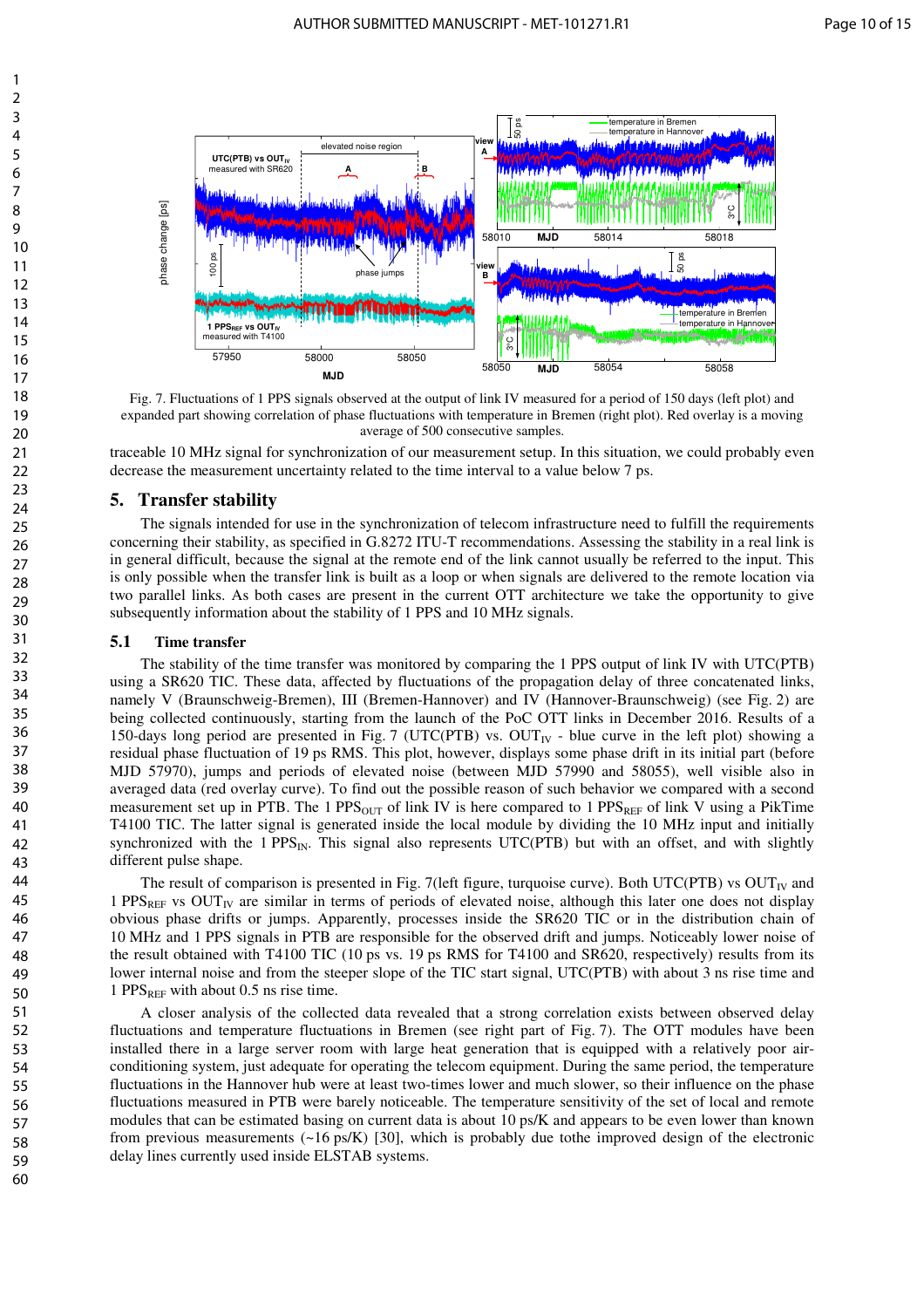



Fig. 8. ModADEV (left plot) and TDEV (right plot) calculated from the data shown in Fig. 7

As a measure of the instability, the modified Allan Deviation (ModADEV) and the time deviation (TDEV) are used. Results for the three concatenated links (V, III and IV) are shown in Fig. 8 for both, SR620 (blue curve), and T4100 (red curve). For averaging times less than a few hundred seconds, ModADEV shows a slope of  $\tau^{-3/2}$ , characteristic for a white phase noise of the counters used in the measurement (see the noise floor of T4100 also shown in Fig. 8). For longer times, however, the effects caused by the temperature fluctuations in Bremen start to be visible and the slope decreases to  $\tau^{-1}$  for  $\tau > 2000$  s. TDEV stays below 10 ps in the entire observation range (dominated by the TIC noise below a few hundred seconds), showing a tendency to level off for longer times at a few ps level. The stability of the transfer achieved,despite of the effects related to the temperature fluctuations in Bremen,is well below current telecom requirements (see the masks in Fig. 8). The signals delivered by the links are thus of adequate quality for reliable supervision of synchronization equipment like ePRTCs. It is also evident that the long-term stability can be even further improved by improving the airconditioning in Bremen.

## **5.2 Frequency transfer**

So far, we characterized the performance of the concatenated links (I-IV) delivering 10 MHz and 1 PPS signals to Deutsche Telekom Technik, Bremen and back to PTB by comparing the signal received via the fiber link with the local realization of UTC(PTB) using 1 PPS signals and a TIC. We now make use of the second independent fiber link from PTB to Deutsche Telekom Technik GmbH (V) to characterize the performance of the signals at the remote end in Bremen.

As no superior clocks than commercial Cs clocks and only standard counters with resolution at the 10 ps level were available, we decided to set-up a system, depicted in Fig. 8, that allows a direct comparison of the 10 MHz signal provided by the two receiver modules  $R_{II}$  and  $R_{V}$  with improved resolution. The system is based on a direct digital synthesizer (DDS) that down-converts the original signals at 10 MHz to the 100 kHz range. This approach is adopted from the well-known Dual Mixer Time Difference (DMTD) method [31]. This signal is subsequently multiplied by a factor *N* using harmonic tracking oscillators that comprise a voltage-controlled oscillator(VCO), a phase-locked loop (PLL), and a divider stage. This system enhances the frequency resolution by a factor of *N*, where *N* is the divider ratio of the frequency divider. For our purpose, the divider ratio was set to *N=*128. The outputs of the two harmonic trackers were counted with a 4-channel dead-time free FXE (K+K Messtechnik GmbH) frequency counter on Ch1 and Ch2 that was referenced to the local Cs clock. In addition to the harmonic signals we also counted the direct outputs provided by the remote modules  $R_V$  and  $R<sub>II</sub>$  on Ch3 and Ch4.

Prior to the implementation in Bremen, the measurement equipment was checked at PTB where it showed a noise floor of around 50 fs at short averaging times and temperature sensitivity of about 10 ps/K.For the temperature fluctuations of about 3 K peak-to-peak observed in Bremen (see green curves in Fig. 7) we expect a temperature limited noise floor<30 ps peak-to-peak.

Fig. 9 shows the results obtained over two periods of about three weeks each. It should be noted that the signalsprovided to  $R_{\text{II}}$  and  $R_{\text{V}}$  travel different routes. While the signal for  $R_{\text{V}}$  is transferred directly from PTB to Bremen (with amplifiers in between) the signal for  $R<sub>II</sub>$  reaches Bremen via the Hannover hub (including optical to electrical conversion and vice versa, see Fig. 6).

For the data set starting around MJD 58270 the timing noise is significantly smaller as compared to the data starting at MDJ 58107. However, like the measurements discussed previously, the phase difference between the two realizations of the 10 MHz signals show a strong correlation with temperature as already discussed before (Fig. 7).

The corresponding time deviation (TDEV) is shown in Fig. 10. The short-term instability of the 10 MHz signal provided at Bremen is at the level of 100 fs at 1 second measurement time. The TDEV shows a bump around 2000 s that reflects the temperature fluctuations already discussed. A significant improvement of the long-term performance could be obtained (MJD 58270 to MJD 58310) when the measurement equipment was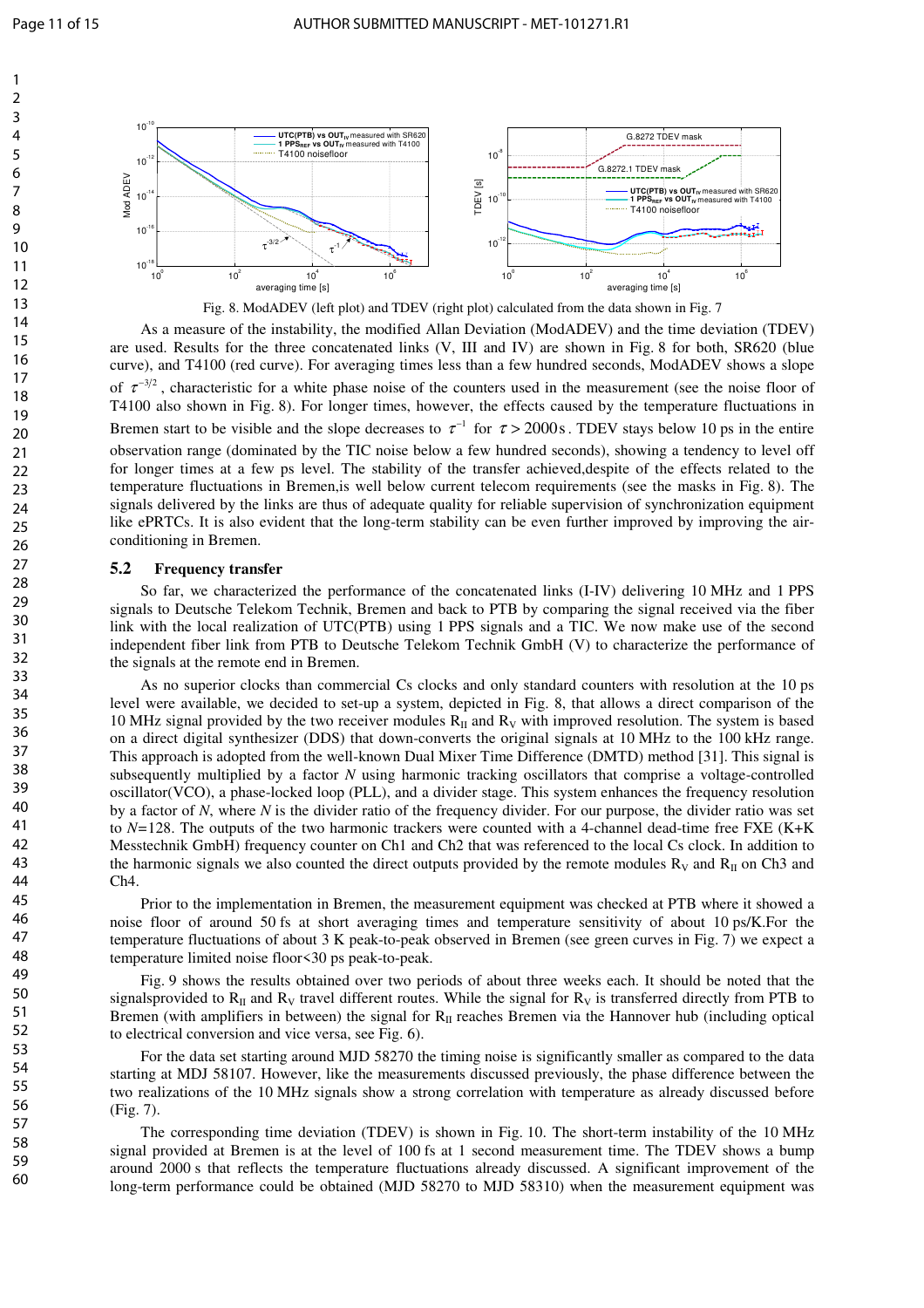

Fig. 9. Phase difference between 10 MHz signals of the receiver modules  $R_V$  and  $R_H$  of the two independent ELSTAB fiber links from PTB to Deutsche Telekom Technik, Bremen. The upper curve shows a zoom of the window indicated by the cyan area in the lower frame.



Fig. 10: TDEV calculated from the data shown in Fig. 9.

placed in a rack with front and end doors closed. It should be noted that the TDEV does not exceed values of10 ps for all measurementintervals up to several weeks even in a normal server room with relatively low temperature stability.

Overall, the links are capable to deliver highly stable signals to a remote end with an instability being at least three orders below the current G.8272 requirements. Moreover, the current implementation would allow primary Cs fountain clocks to be compared at the level of their performance that is characterized by an uncertainty at the low  $10^{-16}$  level and a frequency instability of the same order of magnitude at one day averaging.

## **6. Conclusion**

The links built to test the idea of a supervision of the synchronization in an operationaltelecom network were evaluated several times with respect to delay calibration and time and frequency transfer stability. The technique used to perform a calibration of cascaded links was presented and in-depth analyzed. Calibration of the links as performed and verified in two campaigns showed good consistency within the limits of measurements uncertainty. In particular the second campaign (December 2017) showed that the difference between the measured and predicted propagation delay did not exceed 16 ps  $\pm$ 54 ps.

The stability of the time transfer was evaluated in a loop configuration, where three links were connected in cascade. The measurements performed by comparing UTC(PTB) against its copy(available at the end of the cascaded links) showed a TDEV below 10 ps for the averaging times in the range from 1 s to  $>10^6$  s. In the short-term, the stability seems to be limited by the noise of the counters used, however no better counter than widely used SR620 TIC was available to make long-term measurements. In the longer-term  $(>10^3 s)$  the influence ofthe temperature affecting the end terminals (installed in Braunschweig, Hannover and Bremen) of the individual links start to dominate, mostly because the equipment in Bremen and Hannover is located in large server rooms, with a huge amount of heat generated and an air-conditioning just good enough for standard telecom applications.

To determine the limits of the installed links the measurement of the stability of the frequency delivered to Bremen over two separate links was also undertaken. The measurement setup this time used a DMTD technique with harmonic trackers, showing much lower noise floor than the counters used in previous measurements. The short-term TDEV obtained in these measurements showed values <1 ps, with the minimum of 200 fs for the averaging times in the range of 1 s to 200 s, whereas for longer times once again the influence of temperature in Bremen dominates. As a summary we conclude that the links are capable to deliver highly stable signals to a remote end with an instability being at least two orders of magnitude below the current telecom requirements accordingly to the ITU-T G.8272 recommendation.

#### **7. Acknowledgment**

We kindly acknowledge receiving funds from the Polish National Science Center under the grants 2014/15/B/ST7/00471 and 2015/17/B/ST7/03628, and from EMPIR initiative co-funded by the European Union's Horizon 2020 research and innovation program and the Participating States via project 15SIB05.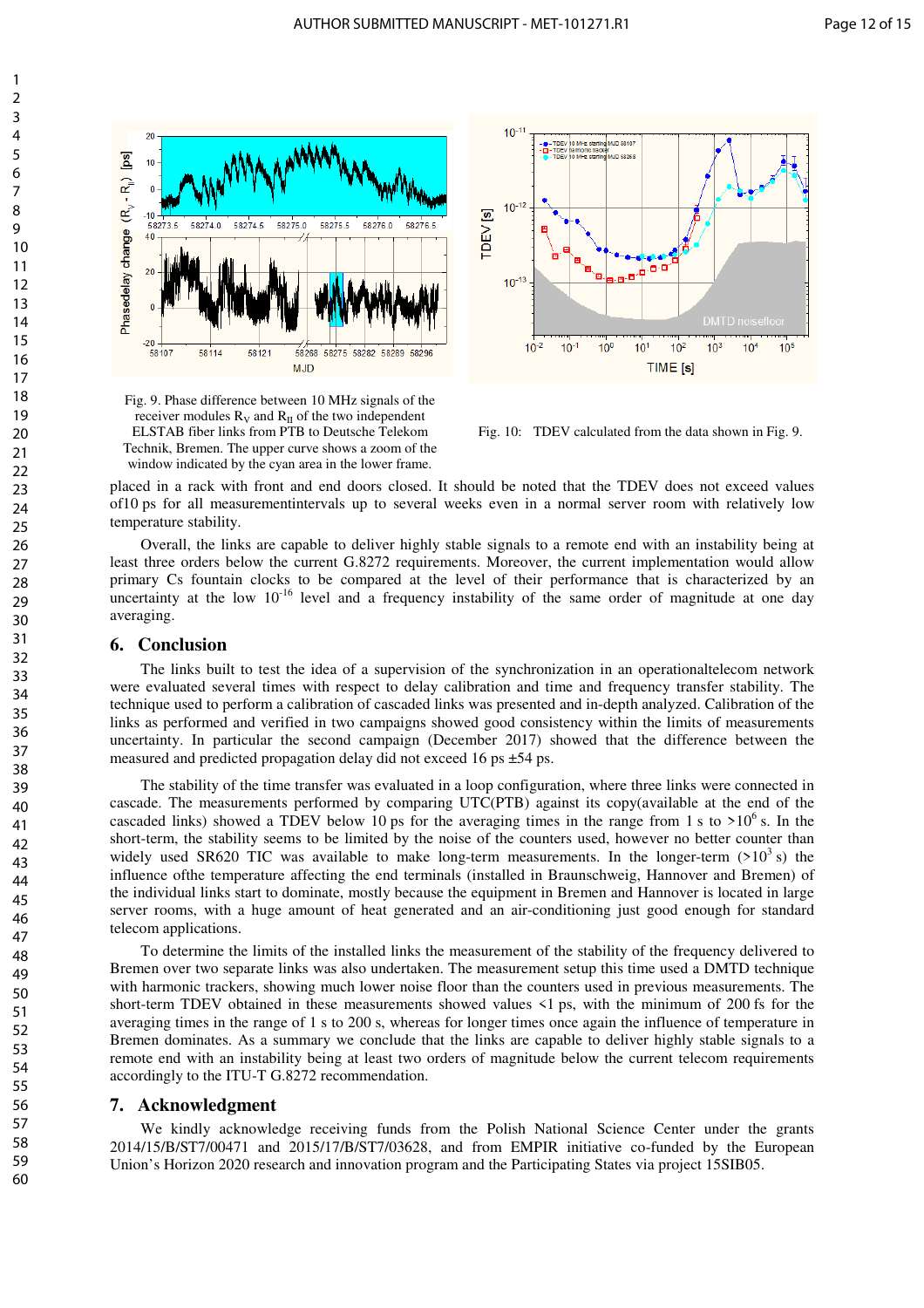## Disclaimer

Commercial products are identified for the sake of technical clarity. No endorsement by the authors or their institutes are implied. We further caution the readers that none of the described equipment's apparent strengths or weaknesses may be characteristic of items currently marketed.

# **Appendix: list of used symbols**

| $\tau_{\scriptscriptstyle{REF\to OUT}}$                             | propagation delay between the REF and OUT port                                                                                                                   |
|---------------------------------------------------------------------|------------------------------------------------------------------------------------------------------------------------------------------------------------------|
| $\tau_{\scriptscriptstyle{REF\rightarrow\scriptscriptstyle{RET}}}$  | round-trip propagation delay (between REF and RET port)                                                                                                          |
| $\tau_{\text{UTC}(k) \rightarrow \text{SRC}}$                       | delay between $UTC(k)$ and the local source in cascaded links                                                                                                    |
| $\tau_{\scriptscriptstyle SRC \rightarrow REF}$                     | delay between local source and REF port                                                                                                                          |
| $\tau_{ADV}$                                                        | delay introduced by the 1 PPS advancing block                                                                                                                    |
| $\tau_c$                                                            | hardware calibration value                                                                                                                                       |
| $\Delta\tau_{F\leftrightarrow B}$                                   | asymmetry of the optical path of the fiber link                                                                                                                  |
| $\tau_{\rm s}$                                                      | asymmetry due to Sagnac effect                                                                                                                                   |
| $\tau_{\textrm{\tiny R}}$                                           | asymmetry due to fiber birefringence                                                                                                                             |
| $\tau_{\Delta \lambda}$                                             | asymmetry due to fiber chromatic dispersion                                                                                                                      |
| $\lambda_F^{\phantom{\dagger}}$ , $\lambda_B^{\phantom{\dagger}}$   | optical wavelength of the forward and backward directions                                                                                                        |
| $\Delta \lambda_{F \leftrightarrow B}$                              | difference of wavelengths between forward and backward directions                                                                                                |
| D, D <sub>r</sub>                                                   | chromatic dispersion: a per kilometer and accumulated for entire link (total)                                                                                    |
| $\tau^I_{\Delta \lambda}$                                           | result of indirectly measured asymmetry due to fiber chromatic dispersion                                                                                        |
| $\Delta\lambda_{\rm FM}$                                            | change of the forward laser wavelength during determining $\tau'_{\Lambda\lambda}$                                                                               |
| $\tau_{\scriptscriptstyle M}$                                       | change of the round-trip delay associated with the change of $\lambda_F$                                                                                         |
| $\tau^{\scriptscriptstyle {R}}_{\scriptscriptstyle \Delta \lambda}$ | value of fiber asymmetry due to chromatic dispersion required to satisfy eq. (2)                                                                                 |
| $\boldsymbol{S}$                                                    | dispersion slope                                                                                                                                                 |
| $\Gamma$                                                            | ratio of required to measured delay asymmetry due to fiber chromatic dispersion                                                                                  |
| (1, 2, 3)                                                           | used in superscript to denote in-the-lab pre-calibration, calibration during link installation<br>over the target fiber and period during regular link operation |
|                                                                     |                                                                                                                                                                  |

# **References**

- 1. ITU-T Recommendation ITU-T G.8271.1/Y.1366.1, "Network limits for time synchronization", Oct. 2017
- 2. ITU-T Recommendation ITU-T G.8272/Y.1367, "Timing characteristics of primary reference time clocks", Jan. 2015
- 3. ITU-T Recommendation ITU-T G.8272.1/Y.1367.1, "Timing characteristics of enhanced primary reference time clocks", Nov. 2016
- 4. Bauch A, Whibberley P 2017 Reliable time from GNSS signals *Inside GNSS*39-44
- 5. Matsakis D, Levine J, Lombardi M 2018 Metrological and Legal Traceability of Time Signals*Proc. 49th Annual Precise Time and Time Interval Systems and Applications Meeting (Reston, Virginia,USA; January 29 – February 1, 2018)* 59-71
- 6. Last D 2010 GNSS: the present imperfect *Inside GNSS* **5** 60-64
- 7. Calonico D, Bertacco E, Calosso C, Clivati C, Costanzo G, Frittelli M, Godone A, Mura A, Poli N, Sutyrin D, Tino G, Zucco M, Levi F 2014 High-accuracy coherent optical frequency transfer over a doubled 642-km fiber link*Appl. Phys. B* **117** 979-986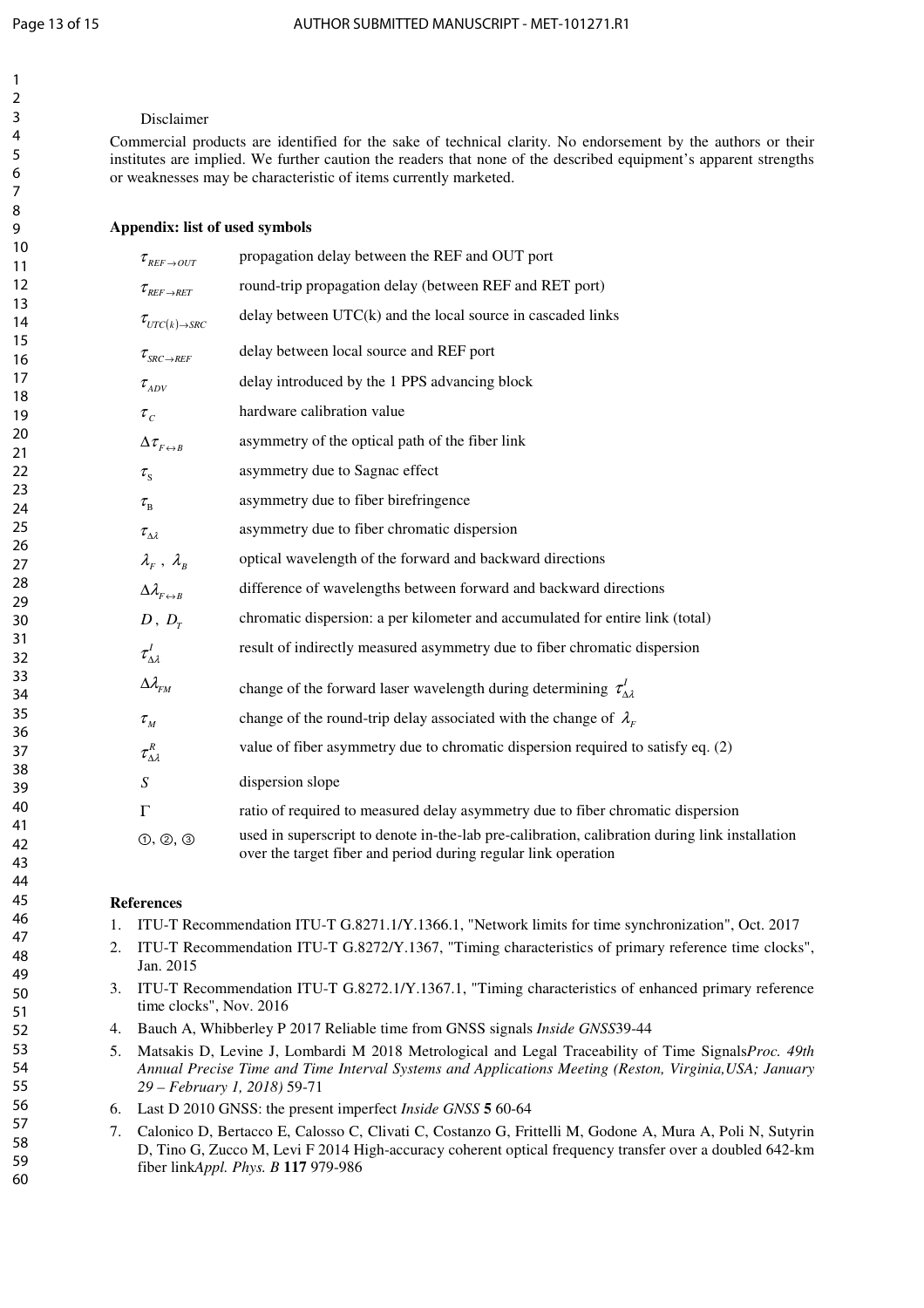- 8. Bercy A, Lopez O, Pottie P Amy-Klein A 2016 Ultrastable optical frequency dissemination on a multiaccess fibre network *Appl. Phys B* DOI https://doi.org/10.1007/s00340-016-6463-3
- 9. Predehl, K. et al. 2012A 920-kilometer optical fiber link for frequency metrology at the 19th decimal place. *Science* **336** 441–444
- 10. Lopez, O. et al.2015 Frequency and time transfer for metrology and beyond using telecommunication network fibres *C.R. Physique* **16** 531–539
- 11. Rost M at al. 2012 Time transfer through optical fibers over a distance of 73 km with an uncertainty below 100 ps *Metrologia* **49**772-778
- 12. Kodet J et al 2016 Two-way time transfer via optical fiber providing subpicosecond precision and high temperature stability*Metrologia* **53** 18
- 13. Fujieda M, Kumagai M, Gotoh T, Hosokawa M 2009 Ultrastable frequency dissemination via optical fiber at NICT *IEEE Transactions on Instr. and Meas.* **58** 1223-1228
- 14. Yu L, Wang R, Lu L, Zhu Y, Wu C, Zhang B, Wang P 2014 Stable radio frequency dissemination by simple hybrid frequency modulation scheme *Optics Letters* **39** 5255-5258
- 15. Chen, X. et al. 2015 Simultaneously precise frequency transfer and time synchronization using feed-forward compensation technique via 120 km fiber link*Sci. Rep.* **5** 18343 doi: 10.1038/srep18343, 2015
- 16. Schediwy S, Gozzard D, Stobie S, Malan J, Grainge K 2017 Stabilized microwave-frequency transfer using optical phase sensing and actuation*Opt. Lett.* **42** 1648-1651
- 17. Guéna J, Weyers S, Abgrall M, Grebing C, Gerginov V, Rosenbusch P, Bize S, Lipphardt B, Denker H, Quintin N, Raupach S, Nicolodi D, Stefani F, Chiodo N, Koke S, Kuhl A, Wiotte F, Meynadier F, Camisard E, Chardonnet C, Le Coq Y, Lours M, Santarelli G, Amy-Klein A, Le Targat R, Lopez O, Pottie P, Grosche G 2017 First international comparison of fountain primary frequency standards via a long distance optical fiber link *Metrologia* **54** 348–354
- 18. Lopez O*at al.* 2013 Simultaneous remote transfer of accurate timing and optical frequency over a public fiber network*Applied Physics B* **110**, 3-6
- 19. Raupach S, Grosche G2014 Chirped frequency transfer: a tool for synchronization and time transfer *IEEE Trans. Ultrason. Ferroelectr. Freq. Control* **61** 920-929
- 20. Dierikx E et al 2016 White Rabbit Precision Time Protocol on Long-Distance Fiber Links *IEEE Trans. Ultrason. Ferroelectr. Freq. Control* **63** 945-952
- 21. Lessing M, Margolis H, Brown C, Marra G 2017 Frequency comb-based time transfer over a 159 km long installed fiber network*Appl. Phys. Lett.* **110** 221101 doi: 10.1063/1.4984144
- 22. Krehlik P, Śliwczyński Ł, Buczek Ł, Kolodziej J, Lipiński M 2016 ELSTAB- fiber optic time and frequency distribution technology - a general characterization and fundamental limits *IEEE Trans. Ultrason. Ferroel. Freq. Contr.* **63** 993-1004
- 23. Krehlik P, Śliwczyński Ł, Buczek Ł,Kołodziej J, Lipiński M 2015 Ultrastable long-distance fibre-optic time transfer: active compensation over a wide range of delays*Metrologia* **52** 82–88
- 24. Śliwczyński Ł, Kołodziej J 2013 Bidirectional optical amplification in long-distance two-way fiber-optic time and frequency transfer systems *IEEE Trans. Instr. Meas.* **62** 253 - 262
- 25. Jiang Z, Czubla A, Nawrocki J, Lewandowski W, Arias E 2015 Comparing a GPS time link calibration with an optical fibre self-calibration with 200 ps accuracy *Metrologia* **52** 384-391
- 26. Śliwczyński Ł, Krehlik P, Kolodziej J,Imlau H,Ender H, Schnatz H, Piester D, Bauch A 2017 Fiber-Optic Time Transfer for UTC-Traceable Synchronization for Telecom Networks *IEEE Communications Standards Magazine* **1** 66–73
- 27. Śliwczyński et al. 2013Dissemination of time and RF frequency via a stabilized fibre optic link over a distance of 420 km *Metrologia* **50** 133–145
- 28. Krehlik P, Mazur M, Śliwczyński Ł2017 Delay compensation of 1 PPS timetags in fiber-optic time distribution *Proc.2017 Joint Conference of the European Frequency and Time Forum and IEEE International Frequency Control Symposium* (*Besancon; France; July 9-13, 2017*) 366-367
- 29. Krehlik P, Śliwczyński Ł 2016 Fiber-optic time distribution with the autonomous calibration of dispersioninduced offset *Proc. 2016 European Frequency and Time Forum* (*York, UK, April 4-7, 2016*) DOI: 10.1109/EFTF.2016.7477760
- 30. Barnes C, Hati A, Nelson C, Howe D 2016 Practical evaluation of a 50 km fiber link utilizing a commercial modem *Proc. 2016 IEEE International Frequency Control Symposium* (*New Orleans, USA, May 9-12, 2016*) 1-4